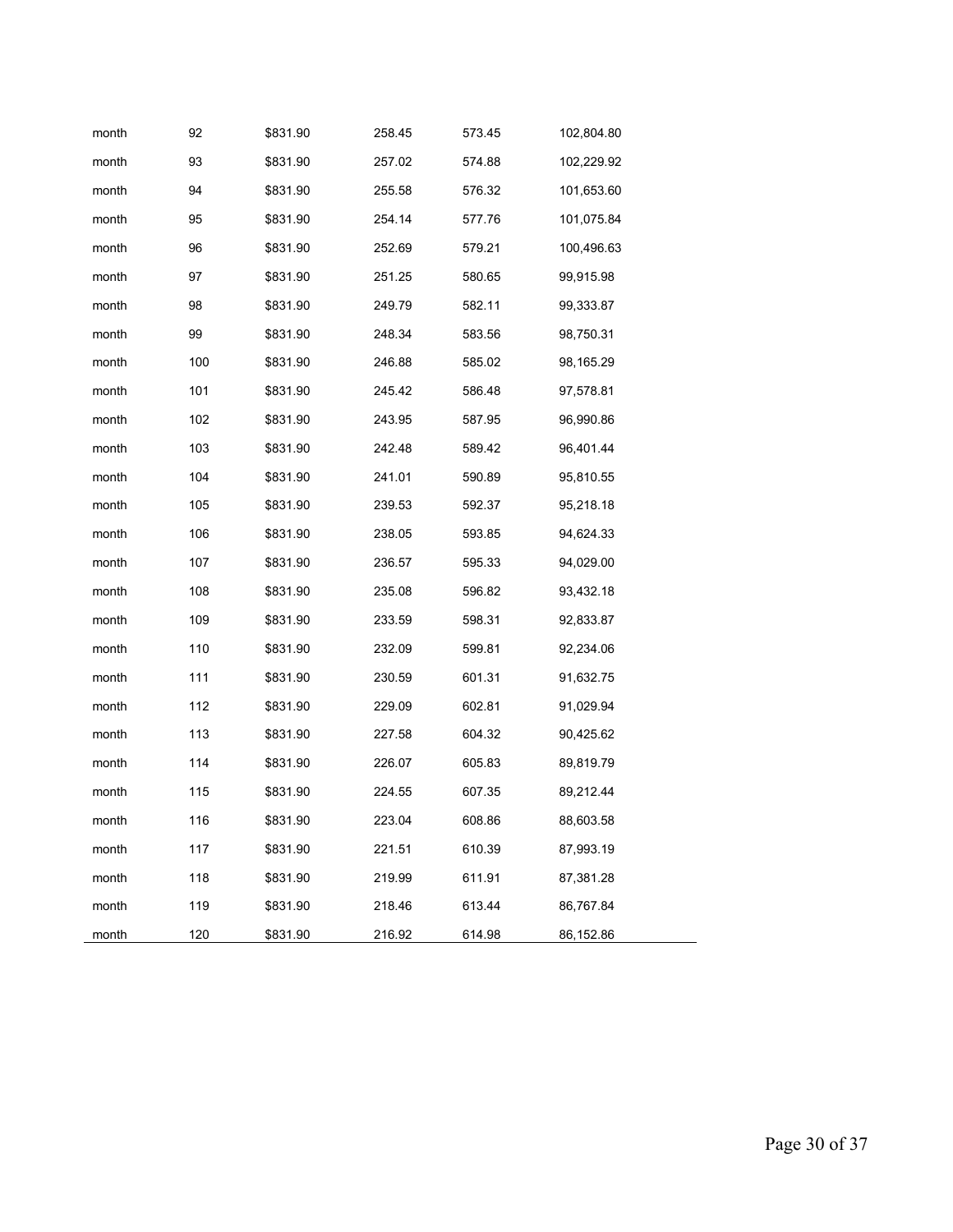Page 31 of 37

**Revised On File Page 31 of 37**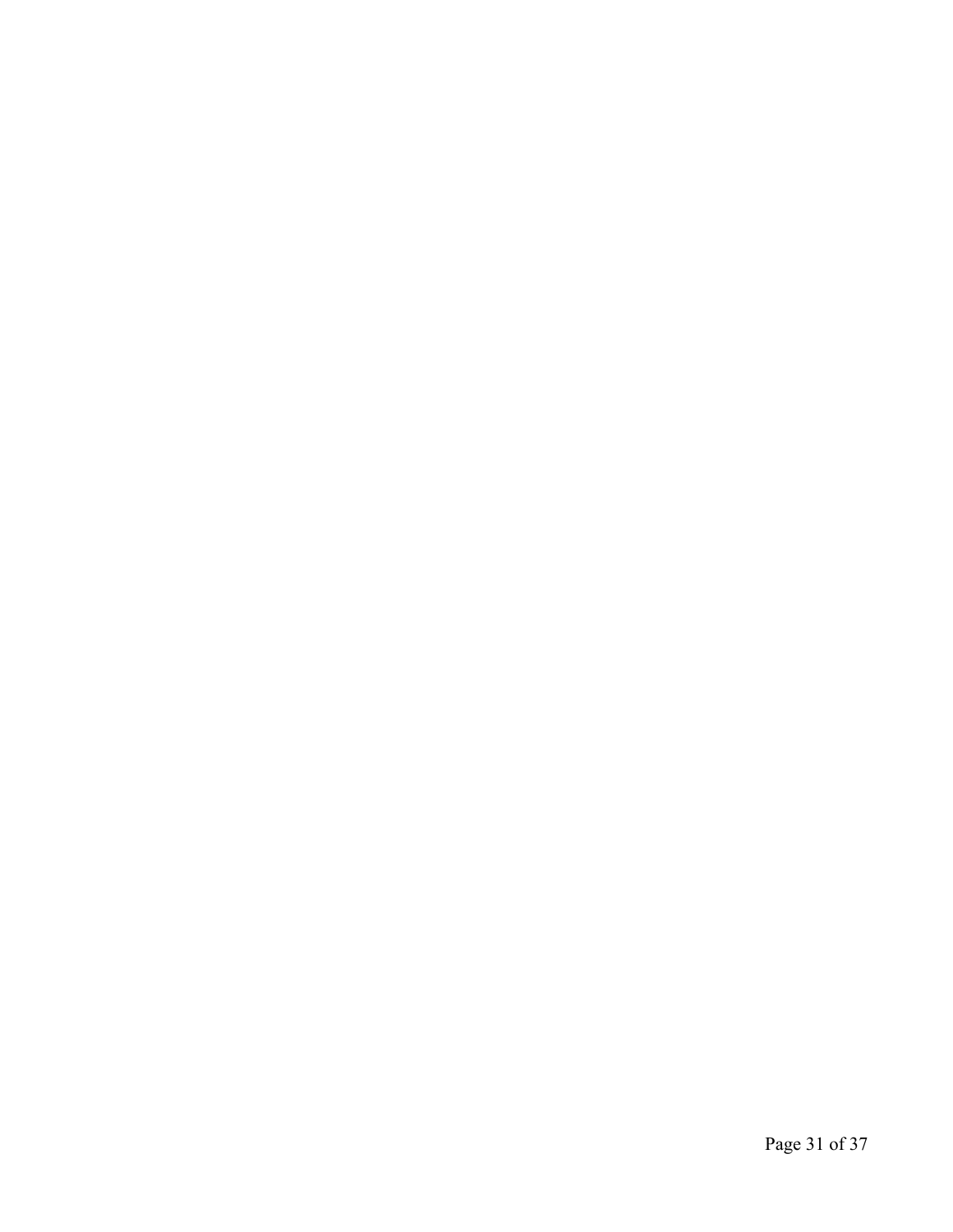## **Exhibit D Ineligible Business Activities**

Company shall prohibit the use of the Project Parcel for the following uses for the term of the loan:

- Nightclubs
- Bars
- Tattoo parlors
- Body piercing shops
- Adult entertainment
- Adult gaming rooms
- Pawn shops
- Check Cashing establishments
- Pay Day Loans
- Bikini bars
- Used car lots

Page 32 of 37

**Revised On File Page 32 of 37**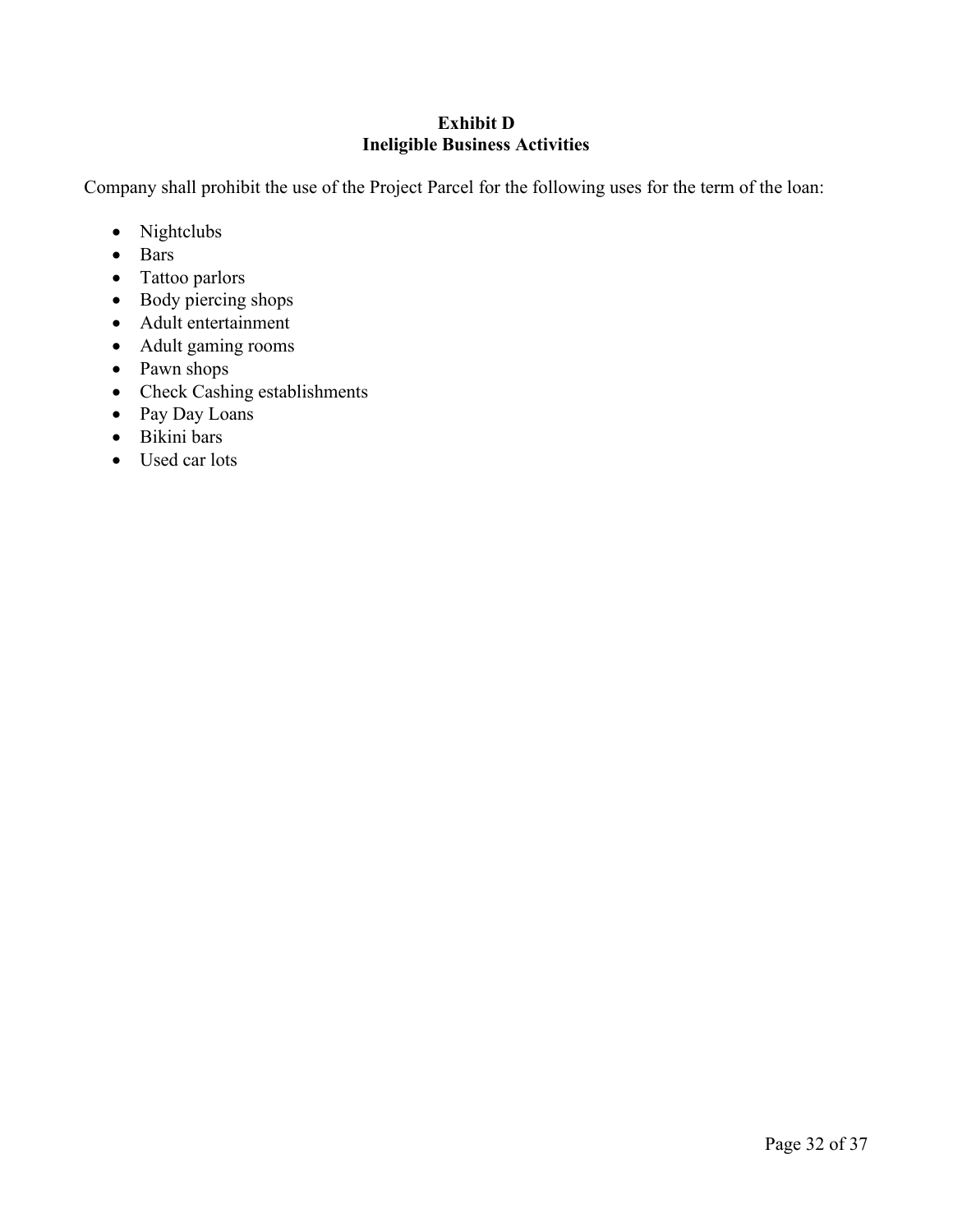## **Exhibit E JSEB Reporting Form**

Business: Goal: \$ Contact: Date: Date **Contract** Awarded Contractor Name Ethnicity (1) Scope of Work  $(2)$ **Contract** Amount Amount Paid to Date % of Work Completed to Date (1) AA – African American (2) Examples: Masonry HANA – Hispanic, Asian, Native American Painting WBE – Women Site Clearing C - Caucasian Electrical

Page 33 of 37

**Revised On File Page 33 of 37**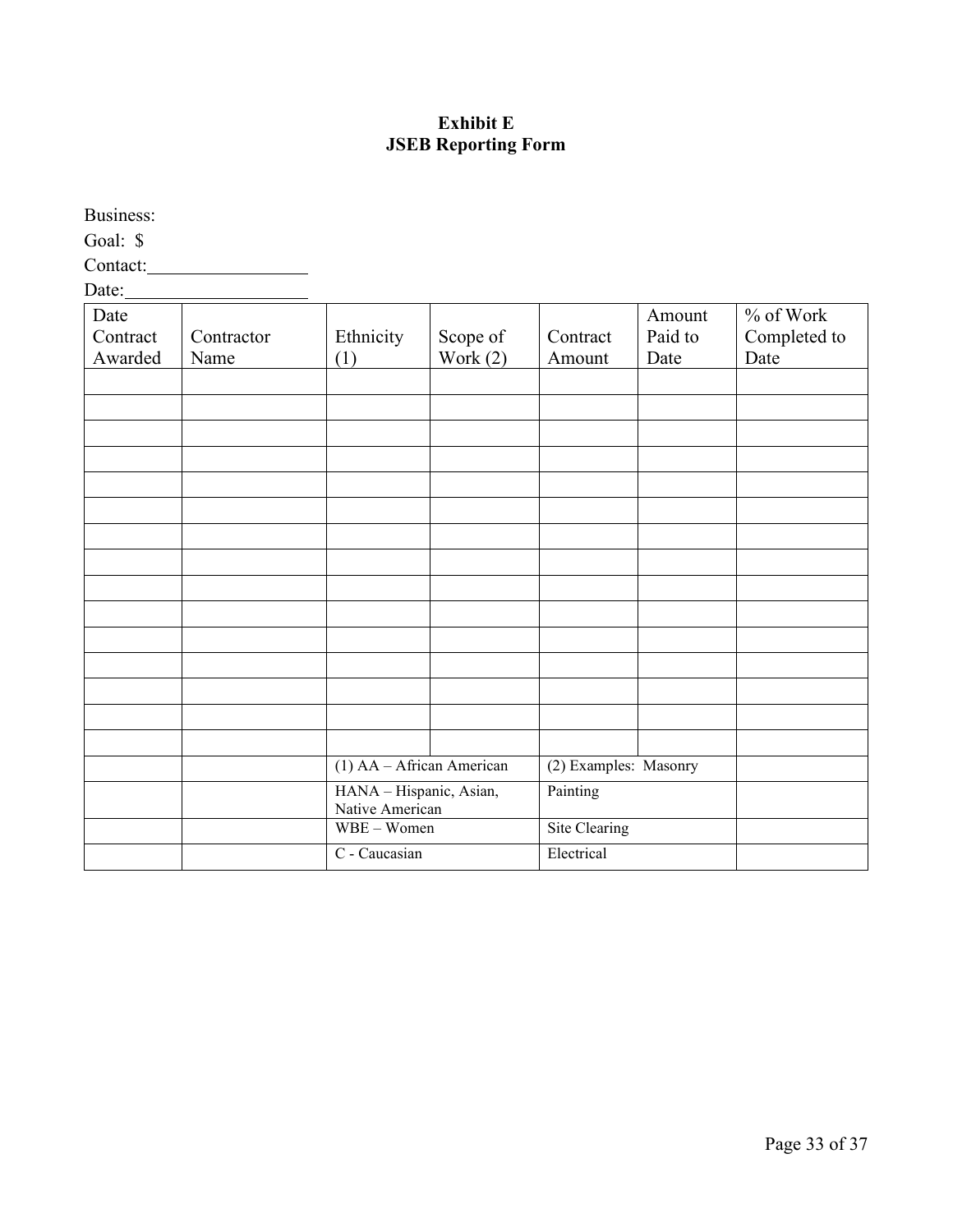# **Exhibit F**

# **Annual Survey 2021**

Please complete the form below as it relates to the project for which you received City or State assistance. Should you have any questions, please call (904) 255-5447 or email OEDFinance@coj.net. Send completed form to: City of Jacksonville, Office of Economic Development, Finance and Compliance, 117 West Duval Street, Suite 275, Jacksonville, FL 32202, Fax: (904) 630-1019, Email: OEDFinance@COJ.NET

### **As of 12/31/2021:**

#### **I. EMPLOYMENT INFORMATION**

| Number of Jobs at Project Site                             | $[1]$ |
|------------------------------------------------------------|-------|
| Number of Jobs at Project Site before Project              | $[2]$ |
| Net New Jobs (subtract line [2] from line [1]              |       |
| Average Wage of New Employees (excluding benefits)         |       |
| Estimated cost of benefits as a percentage of Average Wage | %     |

#### **II. CAPITAL INVESTMENT INFORMATION**

| <b>Project Land Costs</b>                 | $[3]$ \$ |
|-------------------------------------------|----------|
| <b>Project Structure Costs</b>            | $[4]$ \$ |
| <b>Project Equipment Costs</b>            | $[5]$ \$ |
| <b>Other Costs</b>                        | $[6]$ \$ |
| Total Project Costs (sum [3] through [6]) |          |

#### **III. ASSESSED PROPERTY VALUE**

| Assessed Value of Property on 2021 |  |
|------------------------------------|--|
|                                    |  |

Page 34 of 37

**Revised On File Page 34 of 37**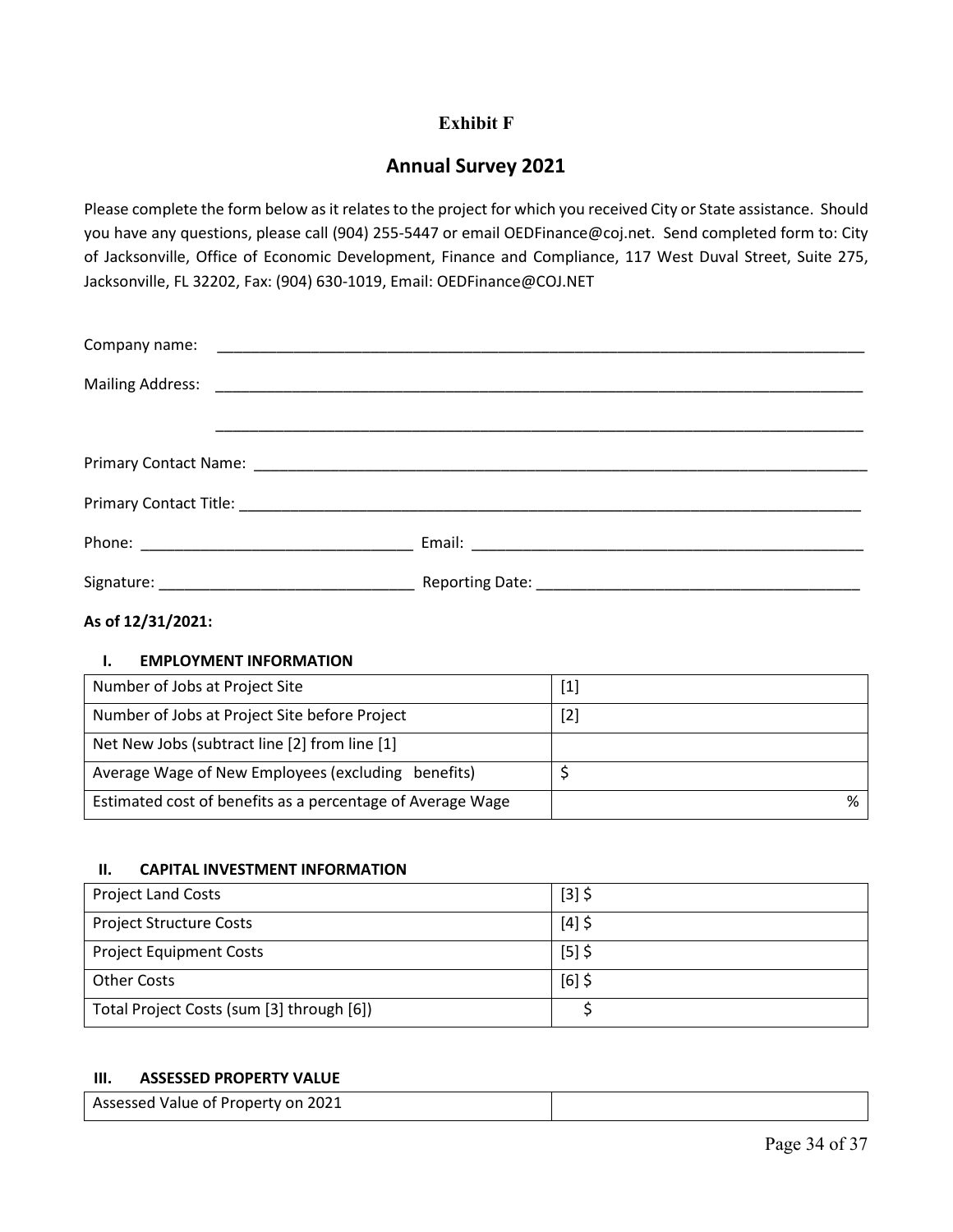| Duval County Property Tax Bill: |                  |
|---------------------------------|------------------|
| <b>Real Property</b>            | $[7]$ \$         |
| <b>Personal Property</b>        | $[8]$ \$         |
| Total of [7] & [8]              |                  |
| <b>Amount of Taxes Paid:</b>    | Date Taxes Paid: |

#### IV. PLEASE PROVIDE A BRIEF DESCRIPTION OF THE STATUS OF THE PROJECT INCLUDING, WHERE APPLICABLE, AN OVERVIEW OF THE TYPE OF JOBS CREATED.

V. PLEASE PROVIDE INFORMATION REGARDING AND COMMUNITY SERVICE ACTIVITIES IN WHICH YOU OR YOUR EMPLOYEES HAVE PARTICIPATED THIS PAST YEAR.

Page 35 of 37

Revised On File Page 35 of 37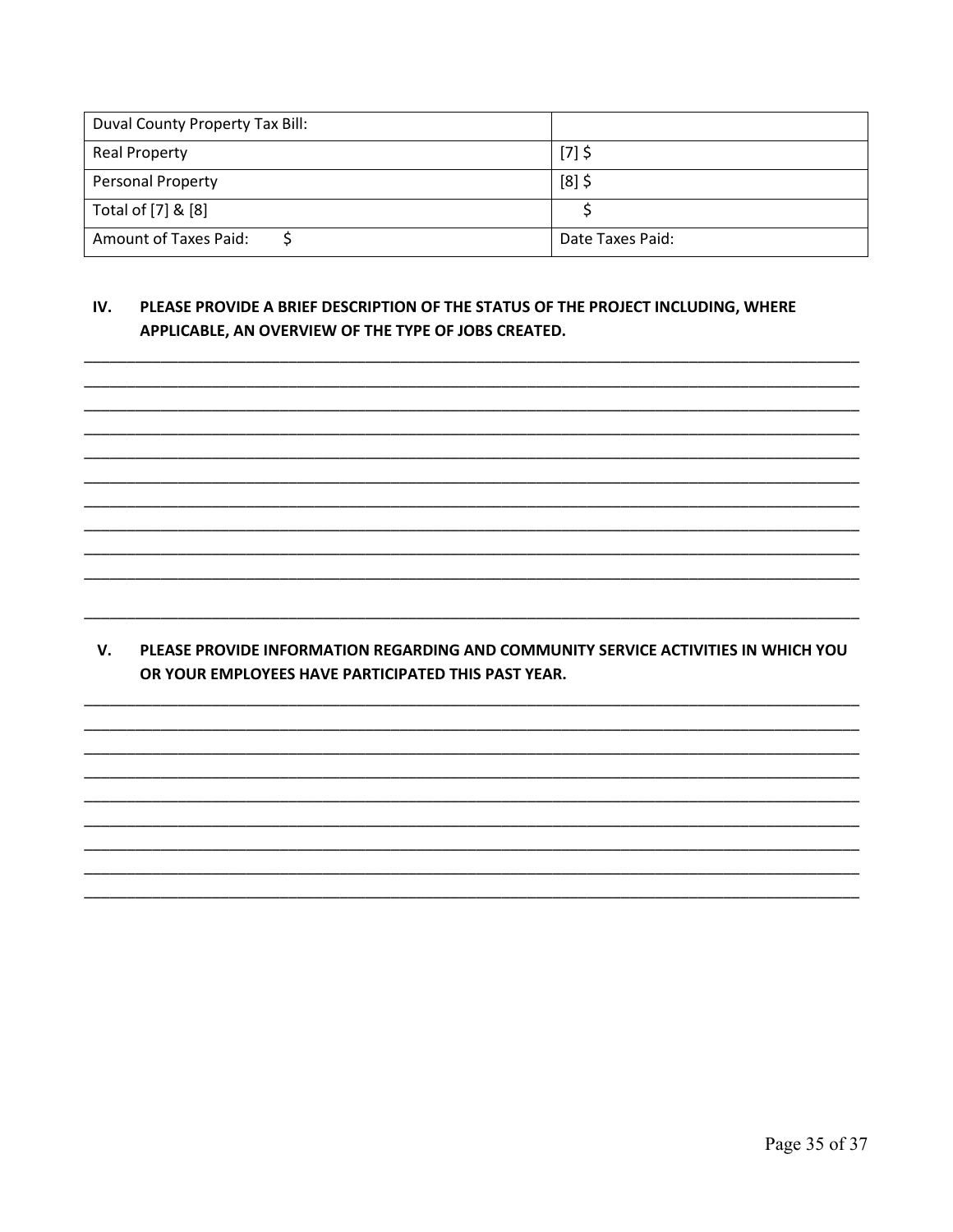## **Exhibit G**

# **Job Report 2021**

Please complete the form below as it relates to the project for which you received City or State assistance. Should you have any questions, please call (904) 255-5447 or email OEDFinance@coj.net. Send completed form to: City of Jacksonville, Office of Economic Development, Finance and Compliance, 117 West Duval Street, Suite 275, Jacksonville, FL 32202, Fax: (904) 630-1019, Email: [OEDFinance@COJ.NET.](mailto:OEDFinance@COJ.NET)

**This form should be completed to document all jobs located at the project location as required in the Agreement. The first page of this form must be completed. The second page can either be completed with all required information or a report can be run from the company's HR system. Employees listed on this form must be on the Company's payroll as of December 31, 2021. The OED reserves the right to audit the Company's records to verify the information included on this form.** 

**\*By signing this form, I hereby certify that the information in this Job Report and any accompanying documents is true and correct to the best of my knowledge, information and belief. (Please include a signature from a Vice President or higher ranking officer or in the case of an LLC, a manager or managing member.)**

Page 36 of 37

**Revised On File Page 36 of 37**